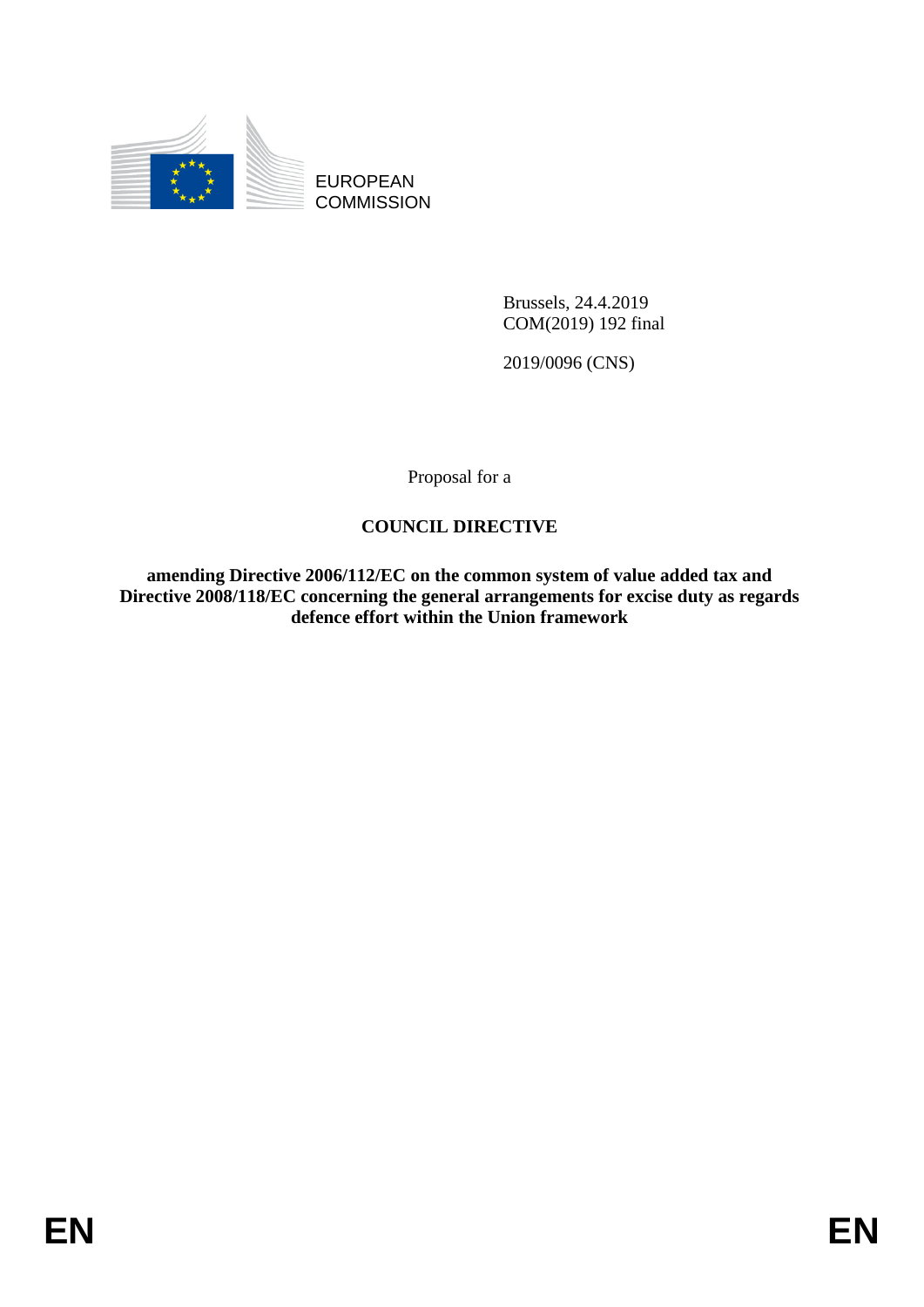## **EXPLANATORY MEMORANDUM**

### **1. CONTEXT OF THE PROPOSAL**

### **• Reasons for and objectives of the proposal**

Value added tax (VAT) is a general consumption tax borne ultimately by the final consumer but collected by businesses supplying goods or services. The scope of VAT, as set out in Article 2 of the VAT Directive<sup>1</sup>, is very broad, covering any supply of goods and services for consideration by a taxable person within the territory of a Member State and any importation of goods into the European Union (EU). One of the aims of the VAT Directive was to draw up a common list of VAT exemptions so that EU own resources could be collected in a uniform manner in all Member States<sup>2</sup>. That is why the exemption of any transaction from VAT requires a specific provision in the VAT Directive.

The VAT Directive does not provide for any general exemption for the supply of goods or services for security and defence purposes. In principle, goods or services supplied to, or goods imported by, armed forces will therefore carry VAT<sup>3</sup>. The cost of VAT is reflected in an increase in the revenues that the tax generates for the state treasury (as public bodies, the military forces are unable to recuperate such VAT), which in turn feed into the budget that finances activities such as national defence.

The Directive does provide for an exemption for supplies to the armed forces of any state party to the North Atlantic Treaty that are taking part in a common defence effort outside their own state. This exemption was established to address situations in which the circle of revenue and expenditure flow is broken, because VAT on such supplies would normally constitute revenue for the state in which the armed forces are located, rather than their own.

The Excise Directive<sup>4</sup> provides for a similar exemption from excise duty<sup>5</sup> for movements of excise goods to the armed forces of any North Atlantic Treaty Organisation (NATO) member.

While NATO defence effort has been covered by the VAT Directive since  $1977<sup>6</sup>$  and the Excise Directive since 1993, neither of the exemptions covers supplies linked to the common defence effort within the Union framework, because there is as yet no common Union defence policy. However, the common security and defence policy (CSDP), which was established as

 $\overline{1}$ Council Directive 2006/112/EC on the common system of value added tax (OJ L [347, 11.12.2006, p.](http://eur-lex.europa.eu/legal-content/EN/TXT/PDF/?uri=CELEX:02006L0112-20160601&qid=1494999281011&from=EN) 1). 2

See recital 35 of the Directive.

<sup>&</sup>lt;sup>3</sup> Article 148(b) of the Directive allows some scope for exemption where goods are supplied for the fuelling and provisioning of fighting ships (CN code 8906 10 00) that are leaving their territory and bound for ports or anchorages outside the Member State in question. Points (11) and (12) in Part B of Annex X to the Directive allow for the exemption of the supply, modification, repair, maintenance, chartering and hiring of aircraft used by state institutions, including equipment incorporated or used in such aircraft, and the supply, modification, repair, maintenance chartering and hiring of fighting ships.

<sup>&</sup>lt;sup>4</sup> Council Directive 2008/118/EC concerning the general arrangements for excise duty and repealing Directive 92/12/EEC (OJ L [9, 14.1.2009, p.](https://eur-lex.europa.eu/legal-content/EN/TXT/PDF/?uri=CELEX:32008L0118&qid=1543215941175&from=EN) 12).

<sup>&</sup>lt;sup>5</sup> Excise duties governed by EU law are applied on alcoholic beverages, manufactured tobacco products and energy products (motor fuels and heating fuels, such as petrol and gasoline, electricity, natural gas, coal and coke). The structure of the taxes and minimum rates are harmonised at EU level.

<sup>6</sup> Introduction of an exemption under diplomatic and consular arrangements for supplies to NATO forces taking part in the common defence effort subject to conditions and limitations laid down by Member States, which could also be implemented by means of a refund of VAT.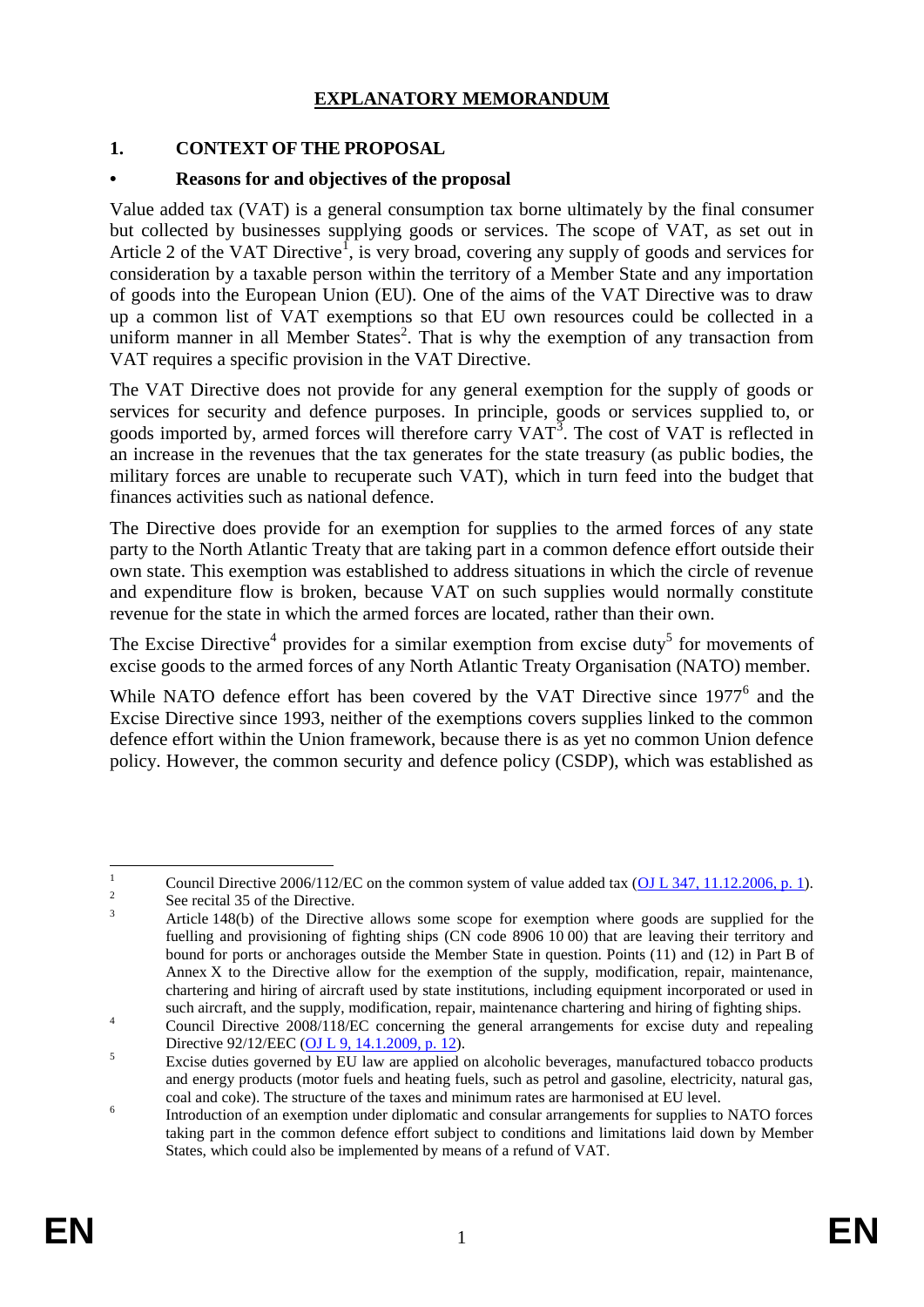the European security and defence policy (ESDP) in  $2000^7$ , is a key instrument for external action and includes the progressive framing of a common Union defence policy<sup>8</sup>.

The Lisbon Treaty, which came into force in December 2009, was a milestone in the development of the CSDP. The Treaty on European Union (TEU), as amended by the Lisbon Treaty, includes a mutual assistance clause<sup>9</sup> and allowed Member States to strengthen their cooperation in military matters through 'permanent structured cooperation' (PESCO)<sup>10</sup>. The Lisbon Treaty also established the European External Action Service (EEAS), which assists the High Representative of the Union for Foreign Affairs and Security Policy in all her responsibilities, including the CSDP. The fact that the High Representative is also one of the Vice-Presidents of the Commission facilitates the bringing together of all necessary EU assets and the application of a comprehensive approach to EU crisis management.

The EU Military Committee (EUMC), which was set up in  $2001<sup>11</sup>$ , is the Council's highest military body. It directs all military activities within the EU framework and advises on the planning and execution of military missions and operations under the CSDP, and on the development of military capabilities.

Also established in  $2001^{12}$  and working under the military direction of the EUMC, the European Union Military Staff (EUMS) is the source of the EU's military expertise<sup>13</sup>. It provides early warning, situation assessment and strategic planning for missions and tasks referred to in Articles 42(1) and 43(1) TEU. It also contributes to the elaboration, assessment and review of the capability goals.

In June 2016, the global strategy for the European Union's foreign and security policy  $(EUGS)^{14}$  laid the ground for developing CSDP further towards three core priorities: responding to external conflicts and crises, building the capabilities of partners and protecting

fully-fledged European Defence Union by 2025:

[https://ec.europa.eu/commission/priorities/state-union-speeches/state-union-2017\\_en](https://ec.europa.eu/commission/priorities/state-union-speeches/state-union-2017_en)

 $\overline{7}$ <sup>7</sup> The conditions under which military units could be deployed were agreed by the Western European Union (WEU) Council in 1992 and the 'Petersberg Tasks' were included in the questions referred to in the 1997 Treaty of Amsterdam. WEU tasks and institutions were subsequently transferred gradually to the EU, in particular with the creation of the European Defence Agency (EDA) in 2004 by Council Joint Action 2004/551/CFSP (OJ L [245, 17.7.2004, p.](https://eur-lex.europa.eu/legal-content/EN/TXT/PDF/?uri=CELEX:32004E0551&qid=1543216581106&from=EN) 17). This process was completed in 2009 when a mutual assistance clause between the EU Member States, similar to the WEU's mutual assistance clause, entered into force with the Treaty of Lisbon. The WEU was finally closed in 2011.

<sup>&</sup>lt;sup>8</sup> Article 42(2) TEU provides that '[t]he common security and defence policy shall include the progressive framing of a common Union defence policy. This will lead to a common defence, when the European Council, acting unanimously, so decides. It shall in that case recommend to the Member States the adoption of such a decision in accordance with their respective constitutional requirements'. In his 2017 'state of the Union' address , the President of the Commission referred to the need for a

 $\overline{\text{Article 42(7) TEU}}$ .

 $10^{10}$  Articles 42(6) and 46 TEU.

Council Decision 2001/79/CFSP setting up the Military Committee of the European Union [\(OJ](https://eur-lex.europa.eu/legal-content/EN/TXT/PDF/?uri=CELEX:32001D0079&qid=1544794805273&from=EN) L 27, [30.1.2001, p.](https://eur-lex.europa.eu/legal-content/EN/TXT/PDF/?uri=CELEX:32001D0079&qid=1544794805273&from=EN) 4).

<sup>&</sup>lt;sup>12</sup> Council Decision 2001/80/CFSP on the establishment of the Military Staff of the European Union (OJ L [27, 30.1.2001, p.](https://eur-lex.europa.eu/legal-content/EN/TXT/PDF/?uri=CELEX:32001D0080&qid=1544794670949&from=EN) 7). Recital 6 of Council Decision (EU) 2017/971 (OJ L [146, 9.6.2017, p.](https://eur-lex.europa.eu/legal-content/EN/TXT/?uri=uriserv:OJ.L_.2017.146.01.0133.01.ENG&toc=OJ:L:2017:146:TOC) 133) states that 'the Council approved the consolidated Terms of Reference of the EUMS [which] replace the Terms of Reference of the EUMS annexed to Council Decision 2001/80/CFSP on the establishment of the military staff of the European Union, which are no longer applicable'.

<sup>&</sup>lt;sup>13</sup> In 2004, the EUMC agreed on a battlegroup concept developed by the EUMS and a single battlegroup concept document was adopted in October 2006.

<sup>14</sup> *[Shared vision, common action: a stronger Europe –](https://cdn5-eeas.fpfis.tech.ec.europa.eu/cdn/farfuture/2rOF-JdAS8j-pKkhPt8txwI5V51A5EXAOrHQNUfwB9M/mtime:1481797831/sites/eeas/files/eugs_review_web_0.pdf) a global strategy for the European Union's foreign [and security policy](https://cdn5-eeas.fpfis.tech.ec.europa.eu/cdn/farfuture/2rOF-JdAS8j-pKkhPt8txwI5V51A5EXAOrHQNUfwB9M/mtime:1481797831/sites/eeas/files/eugs_review_web_0.pdf)*.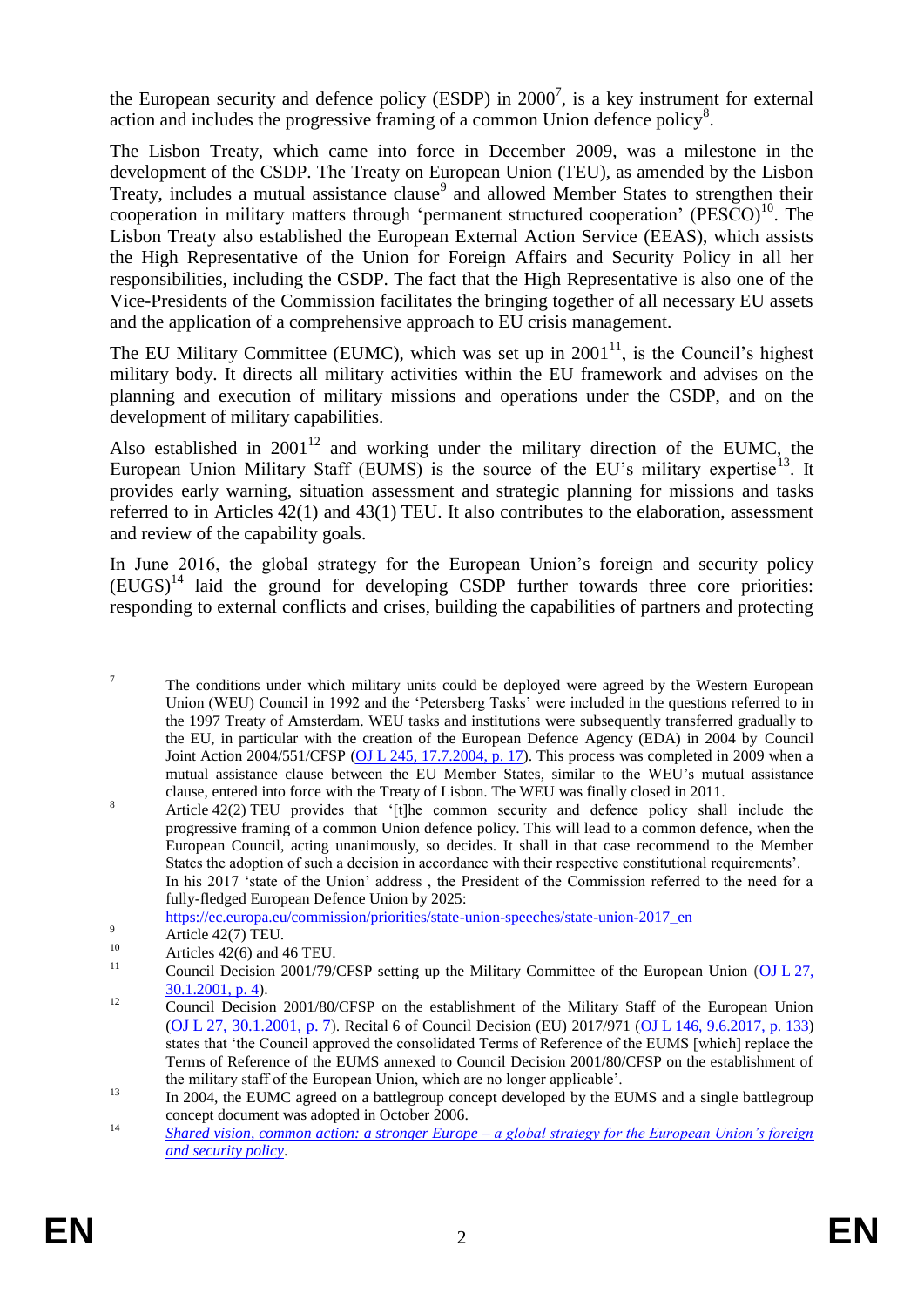the Union and its citizens. In December  $2017<sup>15</sup>$ , the European Council invited the High Representative, the Commission and the Member States to bring forward work on military mobility, both under PESCO and in the context of EU-NATO cooperation.

In March 2018, as a follow-up to their November 2017 Joint Communication on improving military mobility in the  $EU^{16}$ , the Commission and the High Representative presented a Joint Communication on the action plan on military mobility<sup>17</sup>. The action plan recognises the need for equal treatment of defence efforts with a view to reducing administrative burden and thus delays and costs in military mobility, and providing Member States with an incentive to cooperate<sup>18</sup>. It requires the Commission to assess the feasibility of aligning the VAT treatment of defence efforts in the EU framework and under the NATO umbrella.

On 19 November 2018, the Council concluded on Security and Defence in the context of the  $EUGS<sup>19</sup>$ . The Council welcomed the substantive progress made in the area of security and defence during the previous two years and stressed the importance of keeping the momentum through the continued engagement of the Member States and EU institutions. In particular, the Council welcomed the progress in the implementation of PESCO and the ongoing implementation of efforts to improve the mobility of military personnel, materiel and equipment for routine activities and during crisis and conflict, within and beyond the EU.

In line with the action plan and the Council conclusions, the objective of this proposal is to align the VAT treatment of defence efforts in the EU and NATO frameworks as far as is feasible. The proposal has to acknowledge that, while there is a collective defence effort under the North Atlantic Treaty, no common Union defence policy exists as yet.

The arrangements for exemptions from excise duties, as provided for in the Excise Directive, should be aligned in a similar way.

## **• Consistency with existing policy provisions in the policy area**

The proposal complements the 2016 VAT action plan<sup>20</sup> setting out ways to modernise the VAT system so as to make it simpler, more fraud-proof and business-friendly.

Consistency with Chapter 8 of Title IX of the VAT Directive (exemptions relating to certain transactions treated as exports), in particular with Article  $151(1)(c)$  (and (d)) of the VAT Directive and its interpretation by the Court of Justice of the European Union  $(CJEU)^{21}$ , and with Article 12(1)(c) of the Excise Directive, is achieved by excluding from the exemptions supplies of goods and services for the armed forces of the Member State in which those goods or services are supplied.

Furthermore, the limitation of the scope of the proposal to situations, in which the circle of revenue and expenditure flow is broken, is consistent with Article 151(1)(aa) (and (b)) of the VAT Directive. Domestic supplies can only be exempted, if supplied to the EU, bodies set up

<sup>15</sup> <sup>15</sup> *Fourth progress report towards an effective and genuine security union*, Communication from the Commission to the European Parliament, the European Council and the Council [\(COM\(2017\)](https://eur-lex.europa.eu/legal-content/EN/TXT/PDF/?uri=CELEX:52017DC0041&qid=1541759305904&from=EN) 41 final). <sup>16</sup> *Improving Military Mobility in the European Union*, Joint Communication to the European Parliament

and the Council [\(JOIN\(2017\) 41 final\)](http://www.ipex.eu/IPEXL-WEB/dossier/document/JOIN20170041.do)

<sup>17</sup> *Action plan on military mobility*, Joint Communication to the European Parliament and the Council [\(JOIN\(2018\) 5 final\)](https://ec.europa.eu/transport/sites/transport/files/2018-military_mobility_action_plan.pdf).

<sup>18</sup> *Idem*, p. 7.

 $\frac{19}{20}$  <https://www.consilium.europa.eu/media/37030/st13978-en18.pdf>

<sup>20</sup> *Towards a single EU VAT area — time to decide*, Communication from the Commission to the European Parliament, the Council and the European Economic and Social Committee on an action plan on VAT [\(COM\(2016\) 148 final\)](http://eur-lex.europa.eu/legal-content/EN/TXT/PDF/?uri=CELEX:52016DC0148&from=EN).

<sup>21</sup> [Case C-225/11](http://curia.europa.eu/juris/liste.jsf?num=C-225/11&language=EN) *Able UK*.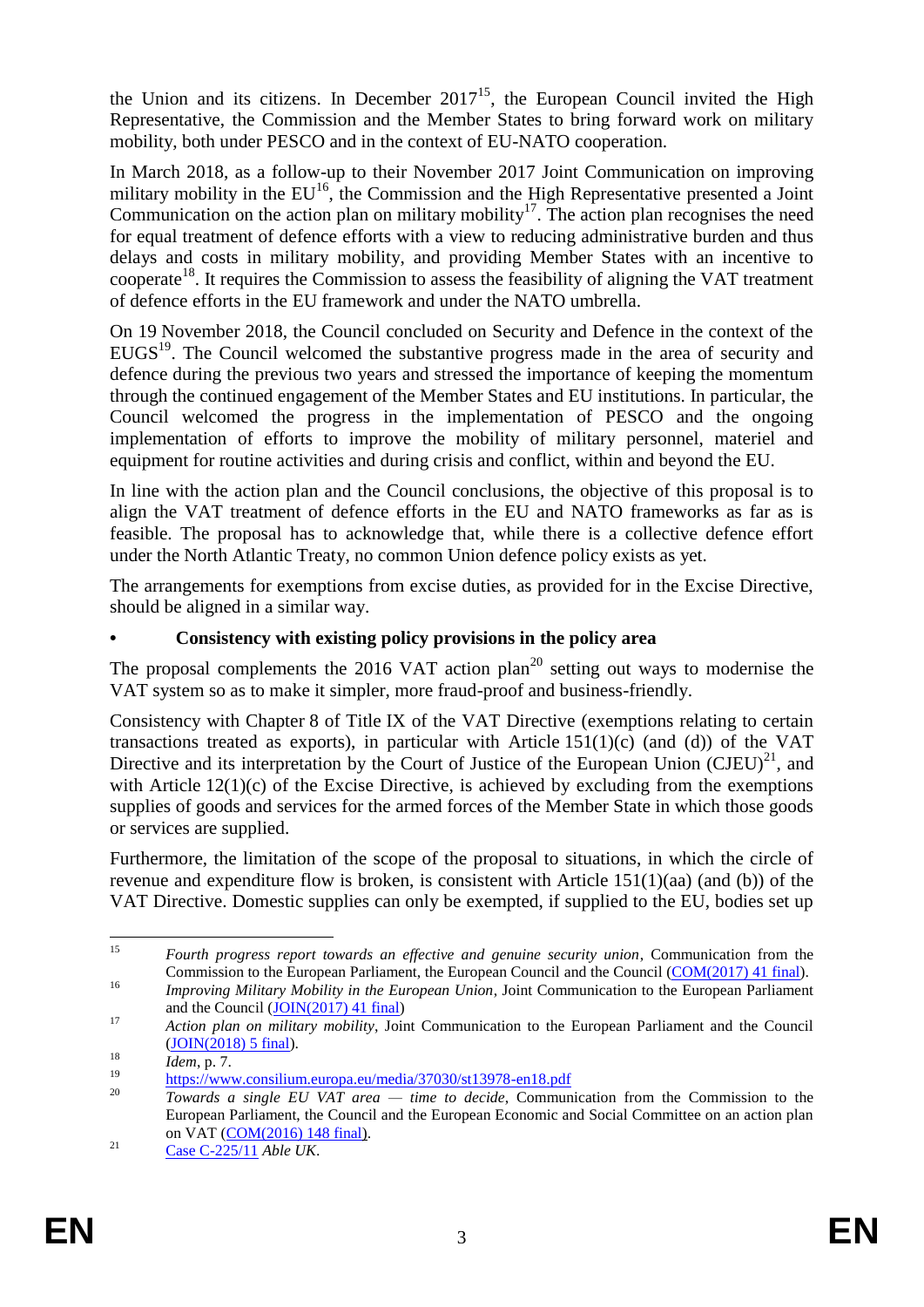by the EU or international bodies. Similar to NATO as a recognised international body and to EDA as an EU body covered by the Protocol on Privileges and Immunities (PPI) and meeting limits and conditions laid down in the PPI, operational headquarters and other entities established for defence purposes under the CSDP could benefit from an exemption under the conditions and limitations of the host Member State, if they fulfil the requirements laid down in Article 151(1)(aa) (or (b)) of the VAT Directive. The proposal does not introduce a means of circumventing these requirements or to deprive the host Member State from defining conditions and limitations<sup>22</sup>.

Finally, consistent with the wording in Article 151(1)(c) (and (d)) of the VAT Directive, supplies to the armed forces and the accompanying civilian staff can only be exempted, when such forces take part in a defence effort carried out for the implementation of a Union activity under the CSDP. Therefore, the exemptions do not cover the deployment of armed forces solely for security purposes, for humanitarian and rescue tasks or when evoking the solidarity clause laid down in Article 222 of the Treaty on the Functioning of the European Union, which has no defence implications. Taking into account that the VAT Directive does not allow for any exemption of supplies to public bodies other than armed forces, the limitation of the scope to defence effort and therefore to activities that are generally exclusively performed by armed forces is consistent with the principle of fiscal neutrality inherent in the common system of VAT and Article 20 of the Charter of Fundamental Rights of the European Union. EU law would generally preclude a different VAT treatment for armed forces compared to other government bodies, e.g. police forces, or non-profit organisations when carrying out similar tasks.

## **• Consistency with other Union policies**

The proposal is consistent with the EUGS and the implementation plan on security and defence<sup>23</sup>, which sets out proposals to implement the EUGS in the area of security and defence.

It implements the Commission's commitment in the action plan on military mobility to assess the feasibility of aligning the VAT treatment of defence efforts in the EU framework and under the NATO umbrella.

The proposal is also consistent with the European defence action  $plan^{24}$ , which includes the launching of a European Defence Fund<sup>25</sup>, and the Athena mechanism<sup>26</sup>, which (pursuant to Article 41(2) TEU) handles the financing of common costs of EU military missions and operations in the framework of the CSDP.

 $\mathfrak{D}$ <sup>22</sup> Member States can always compensate for the cost of VAT outside the VAT system provided that the mechanism used complies with the basic principles of the internal market and EU law.

<sup>&</sup>lt;sup>23</sup> [https://eeas.europa.eu/sites/eeas/files/eugs\\_implementation\\_plan\\_st14392.en16\\_0.pdf](https://eeas.europa.eu/sites/eeas/files/eugs_implementation_plan_st14392.en16_0.pdf)

<sup>24</sup> *European defence action plan*, Communication from the Commission to the European Parliament, the Council, the European Economic and Social Committee and the Committee of the Regions [\(COM\(2016\) 950 final\)](https://eur-lex.europa.eu/legal-content/EN/TXT/?uri=COM:2016:950:FIN).

<sup>&</sup>lt;sup>25</sup> Proposal for a Regulation of the European Parliament and of the Council establishing the European Defence Fund [\(COM\(2018\) 476 final\)](https://eur-lex.europa.eu/legal-content/EN/TXT/?uri=CELEX%3A52018PC0476). The Fund will provide EUR 4.1 billion to directly finance competitive and collaborative research projects, in particular through grants, and EUR 8.9 billion to complement Member States' investment by co-financing the costs for prototype development, the ensuing certification and testing requirements.

<sup>&</sup>lt;sup>26</sup> [Council Decision \(CFSP\) 2015/528](https://eur-lex.europa.eu/legal-content/EN/TXT/PDF/?uri=OJ:JOL_2015_084_R_0006&qid=1427824153272&from=EN) establishing a mechanism to administer the financing of the common costs of European Union operations having military or defence implications (Athena) and repealing Decision 2011/871/CFSP (OJ L [84, 28.3.2015, p.](https://eur-lex.europa.eu/legal-content/EN/TXT/PDF/?uri=CELEX:32015D0528&qid=1548139641508&from=EN) 39).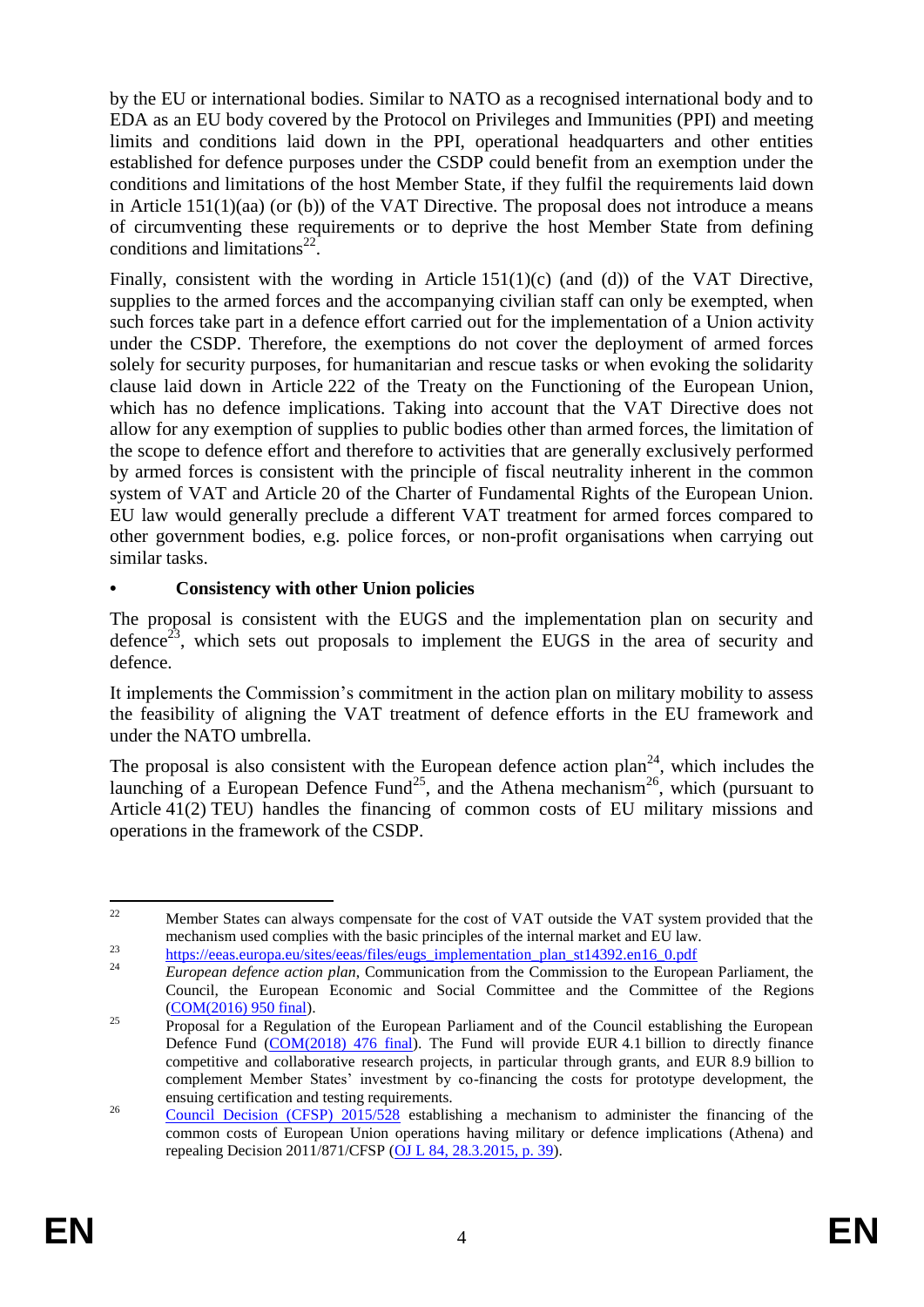## **2. LEGAL BASIS, SUBSIDIARITY AND PROPORTIONALITY**

# **• Legal basis**

The proposed Directive will amend the VAT and Excise Directives on the basis of Article 113 of the Treaty on the Functioning of the European Union. That provision provides for the Council, acting unanimously in accordance with a special legislative procedure and after consulting the European Parliament and the European Economic and Social Committee, to adopt provisions to harmonise Member States' rules in the area of indirect taxation.

# **• Subsidiarity (for non-exclusive competence)**

The lack of alignment in the VAT and excise-duty treatment of defence efforts in the EU and under NATO frameworks stems from the current VAT and Excise Directives. Member States could not address it by acting alone. Alignment requires a proposal by the Commission to amend both Directives.

# **• Proportionality**

The proposal is consistent with the principle of proportionality, as it does not go beyond what is necessary to meet the objectives of the Treaties linked to the smooth functioning of the single market and the progressive framing of a common defence policy under the CSDP. The current exemptions for NATO defence activities, which are already framed and limited in scope, will not be extended. With this proposal, the scope of exemptions will be similar for Union and NATO defence efforts. While any exemption has an impact on tax revenue, extending the scope of these exemptions to EU defence effort will have a minimal effect on the tax base.

# **• Choice of instrument**

A Directive is proposed in view of amending the VAT and Excise Directives.

## **3. RESULTS OF** *EX POST* **EVALUATIONS, STAKEHOLDER CONSULTATIONS AND IMPACT ASSESSMENTS**

# **•** *Ex post* **evaluations/fitness checks of existing legislation**

Currently, there is no legislation relating to the VAT or excise-duty treatment of supplies under the EU defence effort. There is no available data regarding the relevant supplies under the NATO defence effort.

# **• Stakeholder consultations**

Member States were consulted in the group on the future of  $VAT<sup>27</sup>$  and broadly confirmed the need to act at EU level by introducing a VAT exemption for supplies linked to defence effort in the EU framework similar to that for supplies linked to NATO defence effort under Article  $151(1)(c)$  and (d) of the VAT Directive. The current proposal implements this objective and maintains consistency between VAT and excise duty.

# **• Collection and use of expertise**

The expertise collected through consultation with representatives of the EEAS, the EDA and defence experts supporting the members of the group on the future of VAT was sufficient for the present proposal.

 $27$ Informal group of representatives of national tax administrations, providing the Commission with a forum for consulting VAT experts from Member States on pre-legislative initiatives.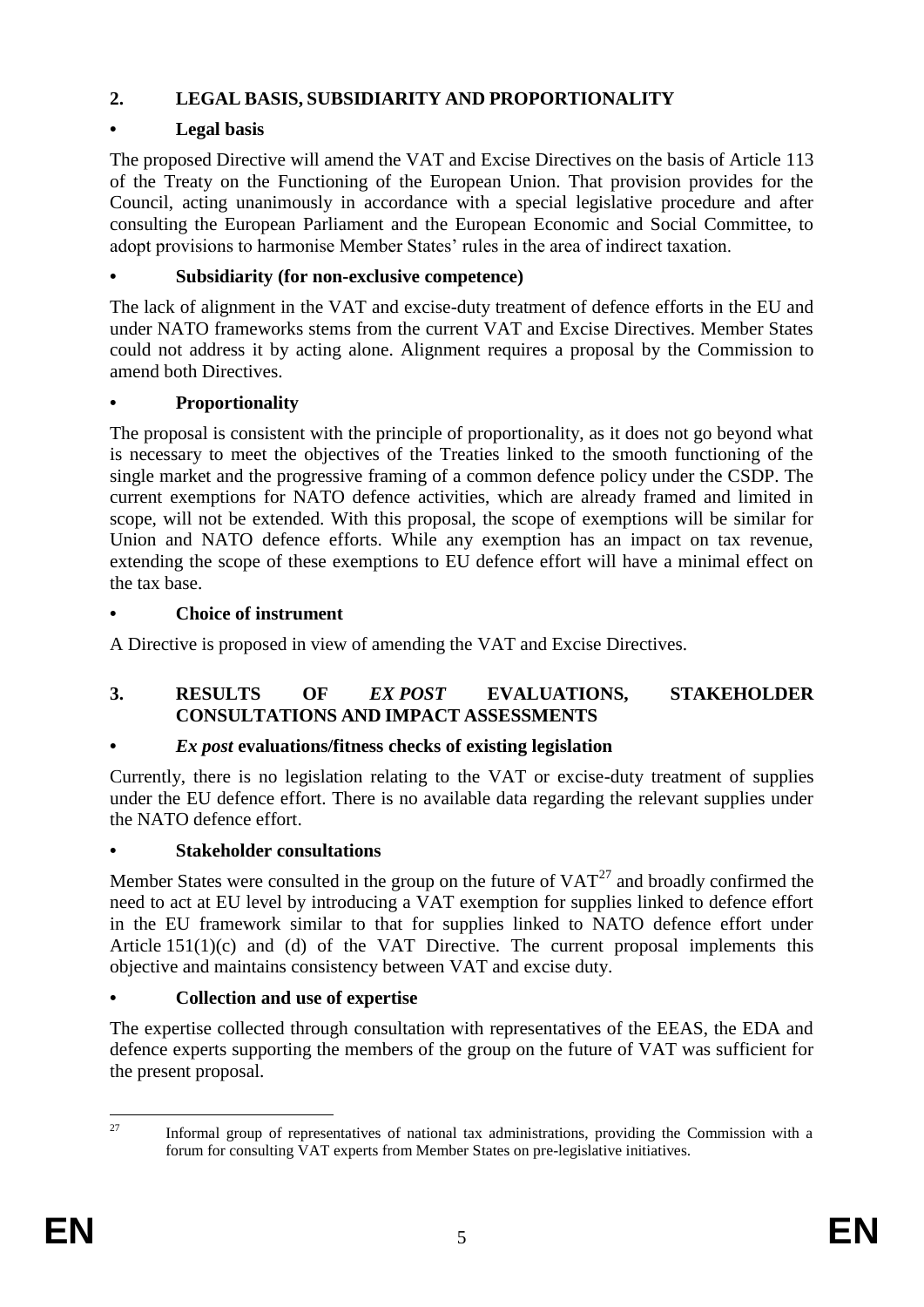### **• Impact analysis**

This proposal is not accompanied by an impact assessment, as the objective *per se* dictates the policy option. Furthermore, given the limited scope of the proposed exemption, there are no social, economic or environmental impacts.

This section analyses the impact of the measure on VAT revenues in comparison to a 'do nothing' baseline scenario. As detailed data on military expenses is either confidential or not available, the analysis relies on rough estimates.

CSDP activities that would be covered by the exemptions are as follows:

(1) military missions and operations

Under the CSDP, the EU has since 2003 conducted military missions and operations pursuant to the (current) legal basis of Articles 42(4) and 43(2) TEU. There are currently six ongoing military missions/operations in the neighbourhood of the Union and Africa<sup>28</sup>. CSDP missions and operations can take place only outside the Union, but the exemptions would cover activities within the Union as part of such (re)deployment (deployment in operational headquarters, transits, movements, pre-deployments, exercises, meetings, etc.);

(2) battlegroups

With regard to EU battlegroups<sup>29</sup> based on Article  $42(1)$  TEU, the extension of the exemptions will, so far, have no impact on VAT or excise-duty revenues, because battlegroups have not been deployed to date. In the event of (re)deployment (which would be outside the Union) $^{30}$ , the exemptions would cover related CSDP activities in the Union;

(3) mutual assistance

It is not possible to predict the impact on VAT and excise-duty revenues of exemptions for mutual assistance pursuant to Article 42(7) TEU in the event of a Member State being a victim of armed aggression on its territory. Following the terrorist attacks in Paris on 13 November 2015, France requested such aid and assistance from the other Member States. In parallel with bilateral contributions, some Member States decided to increase their participation in the CSDP military mission EUTM Mali;

(4) PESCO

It can be assumed that the  $PESCO<sup>31</sup>$  established recently pursuant to Article 46 TEU, in which 25 Member States participate<sup>32</sup>, will lead to a loss of VAT and excise-duty revenue. PESCO allows willing and capable Member States to deepen their defence

<sup>28</sup> [https://eeas.europa.eu/topics/military-and-civilian-missions-and-operations/430/military-and-civilian](https://eeas.europa.eu/topics/military-and-civilian-missions-and-operations/430/military-and-civilian-missions-and-operations_en)[missions-and-operations\\_en](https://eeas.europa.eu/topics/military-and-civilian-missions-and-operations/430/military-and-civilian-missions-and-operations_en)

<sup>&</sup>lt;sup>29</sup> See *EU battlegroup concept*, Council document 11624/14 (7 July 2014). These are multinational military units, usually composed of 1500 personnel each, which form an integral part of the EU's rapid reaction capacity to respond to emerging crises and conflicts around the world.

<sup>&</sup>lt;sup>30</sup> On 22 June 2017, EU leaders agreed that the cost of any deployment of battlegroups would be borne as a common cost; this is aimed at strengthening the EU's rapid response capabilities.

<sup>&</sup>lt;sup>31</sup> Council Decision (CFSP) 2017/2315 establishing permanent structured cooperation (PESCO) and determining the list of participating Member States (OJ L [331, 14.12.2017, p.](https://eur-lex.europa.eu/legal-content/EN/TXT/PDF/?uri=CELEX:32017D2315&qid=1543216328340&from=EN) 57).

<sup>&</sup>lt;sup>32</sup> Austria, Belgium, Bulgaria, Czech Republic, Croatia, Cyprus, Estonia, Finland, France, Germany, Greece, Hungary, Italy, Ireland, Latvia, Lithuania, Luxembourg, the Netherlands, Poland, Portugal, Romania, Slovenia, Slovakia, Spain and Sweden.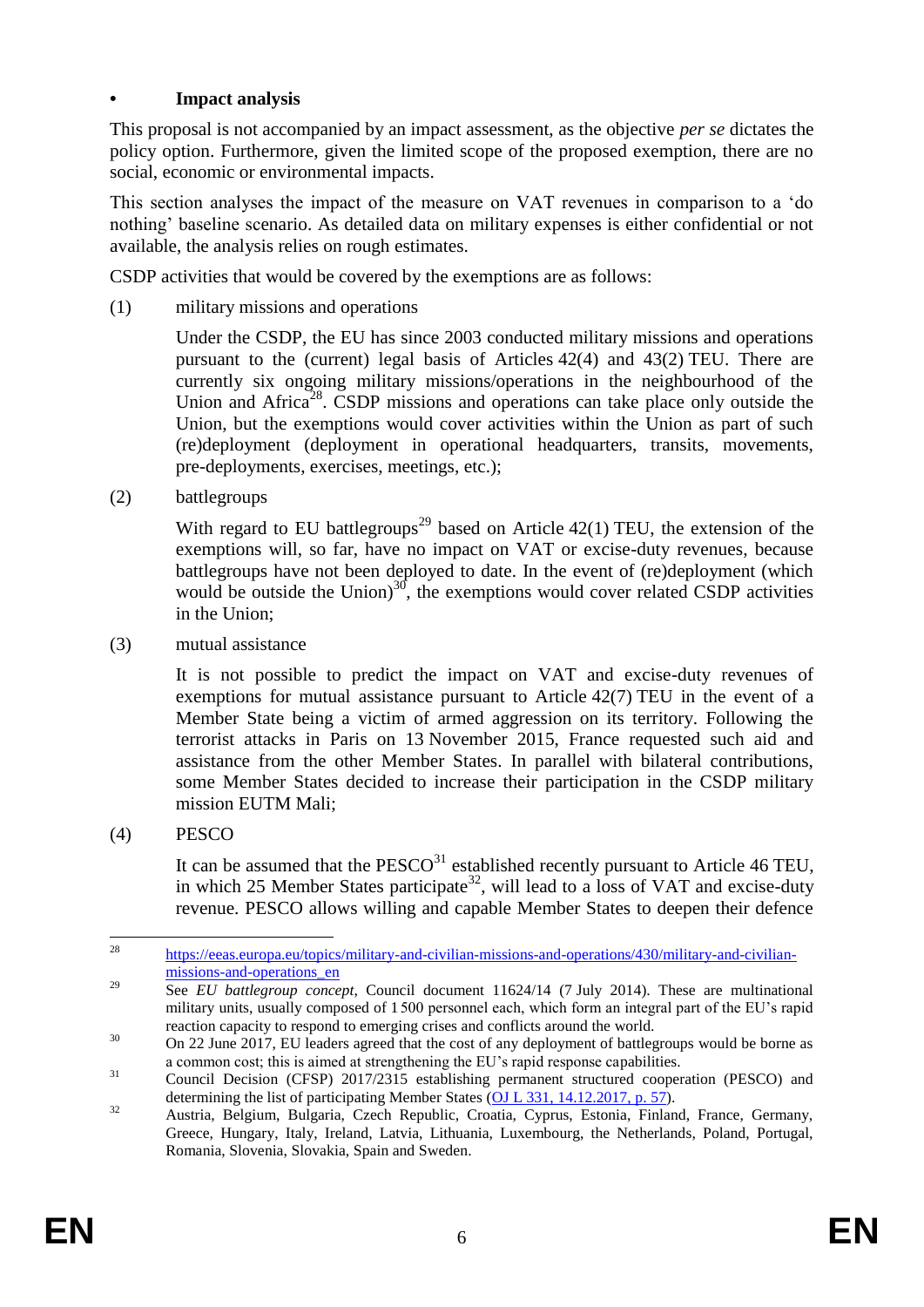cooperation, plan jointly, develop and invest in cooperative capability projects, and enhance the operational readiness and contribution of their armed forces<sup>33</sup>; and

(5) EDA activities

Currently, the only loss of revenue in connection with EDA activities would relate to those referred to in Articles  $42(3)$  and  $45 \text{ TEU}^{34}$ , which include regular education and operational training<sup>35</sup>. In order to qualify for exemption, projects would have to involve the deployment of the armed forces of one Member State to another. The exemption would not be available to the armed forces of other countries that have signed administrative arrangements with the  $EDA<sup>36</sup>$ . However, non-EU NATO members can benefit from the existing exemptions.

Defence spending data for EDA members is published on the EDA 'defence data portal'. Expenditure for outsourced operations and maintenance for all Member States (except Denmark) amounted to EUR 5.3 billion in 2014 (most recent available data). However, this data does not distinguish between:

- domestic supplies not covered by the exemption; and
- supplies in another Member State, which would in general relate to activities in the CSDP or NATO frameworks.

It is reasonable to assume that most of the amount (at least 80%) relates to the former and only a small part (maximum 20%) relates to the latter. In addition, around half of the latter would normally be supplies of accommodation for the deployed armed forces, which would normally be VAT-exempt under Article 135(1)(l) of the VAT Directive.

It can therefore be assumed that a maximum of 10 % of the overall amount (EUR 530 million) could either become VAT-exempt under the new rules or would already be covered by the exemption for NATO activities. This concerns supplies of goods (e.g. food, fuel, special liquids, equipment, pharmaceutical provisions, electricity, water, gas) and services (e.g. catering, communication, maintenance, repair, transportation, road charges). While the estimate does not take into account any future rise in military spending by Member States as a result of the increasing importance of the CSDP, it includes the costs of the existing NATO exemption.

 $\overline{33}$ <sup>33</sup> The initial list of 17 projects to be developed under PESCO, as adopted by Council Decision (CFSP)  $2018/340$  (OJ L [65, 8.3.2018, p.](https://eur-lex.europa.eu/legal-content/GA/TXT/?uri=CELEX:32018D0340) 24), covers domains such as the European Union Training Mission Competence Centre (EU TMCC) and the Strategic Command and Control (C2) System for CSDP Missions and Operations. The second list of 17 additional projects, adopted by Council Decision (CFSP) 2018/1797 of 19 November 2018 amending and updating Decision (CFSP) 2018/340 (OJ L [294, 21.11.2018, p.](https://eur-lex.europa.eu/legal-content/EN/TXT/?uri=CELEX:32018D1797) 18), covers domains such as European Attack Helicopters TIGER Mark III and the European Military Space Surveillance Awareness Network (EU-SSA-N).

<sup>&</sup>lt;sup>34</sup> Currently, all Member States except Denmark participate in the EDA.

Specific examples of EDA activities that could benefit from an extension of the exemptions are:

helicopter availability (over 13 000 personnel have taken part in eight live exercises, e.g. Italy hosted a training event with participants from seven different countries in June 2015);

fixed-wing training (e.g. European air-to-air refuelling training hosted by the Netherlands in 2014 and 2015); and

countering improvised explosive devices (several training courses have already taken place).

<sup>&</sup>lt;sup>36</sup> The EDA has signed administrative arrangements with Norway (2006), Switzerland (2012), Serbia (2013) and Ukraine (2015) whereby they can participate in its projects and programmes.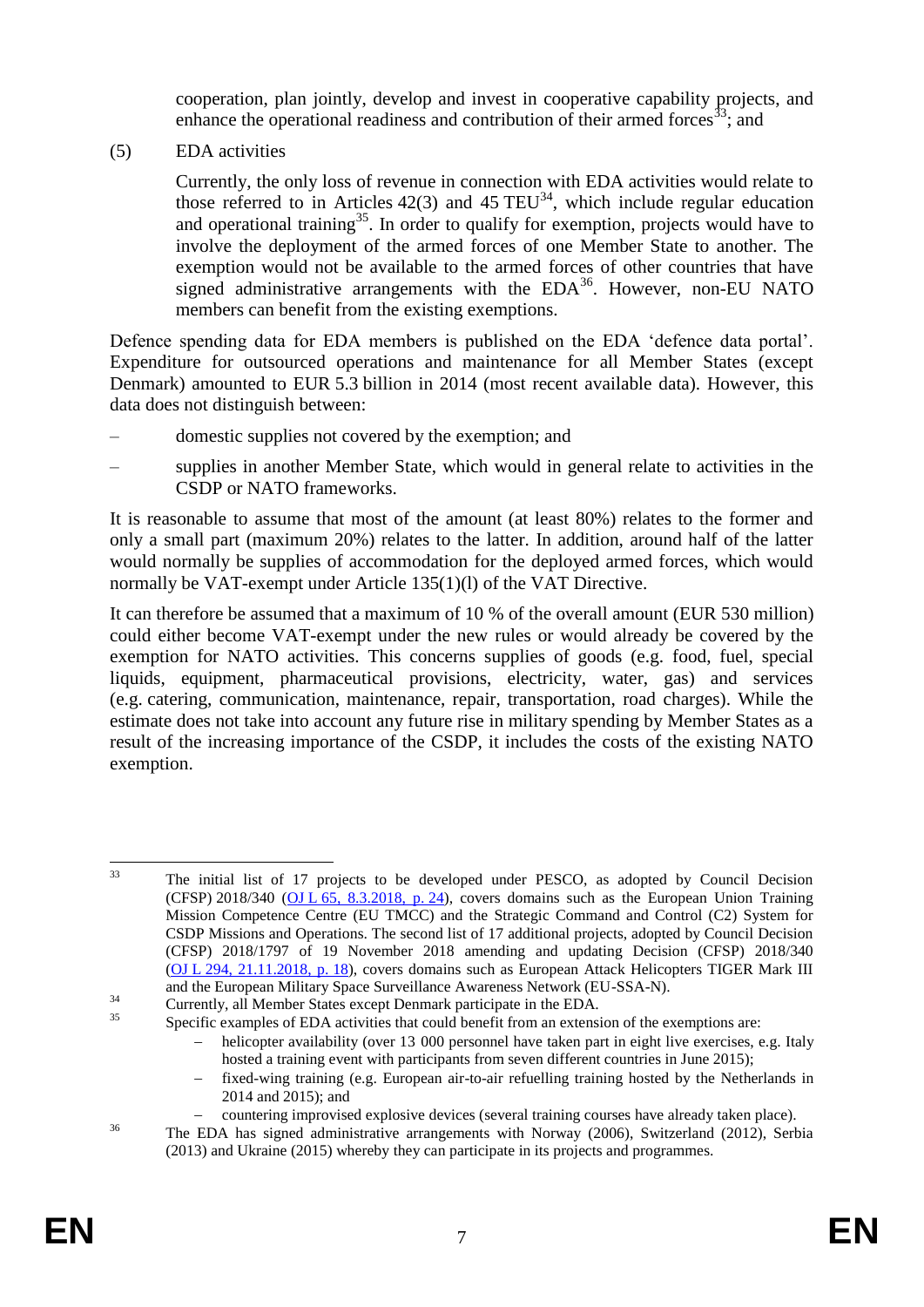Consequently, it is prudent to use the estimate of EUR 530 million as an indicator for outsourced activities, which could then translate into a possible loss of VAT revenue for all Member States of around EUR 80 million (assuming an average VAT rate of  $18\%^{37}$ ).

With regard to excise duties, energy products (e.g. fuel) and electricity should be the main product category subject to exemption. As with VAT, it can be assumed that around 10% of such costs would become exempt from excise duty in the future. However, there is no available data to provide a basis for quantifying the impact.

### **• Regulatory fitness and simplification**

The proposal is not linked to REFIT and has no particular impact on micro-enterprises or SMEs.

## **4. BUDGETARY IMPLICATIONS**

By extending the scope of VAT exemptions, the proposal could reduce VAT revenue collected by Member States and therefore the VAT own resource. While there will be no negative implications for the EU budget, as the own resource based on gross national income (GNI) compensates for any expenditure not covered by traditional own resources and the VAT own resource, the non-collected VAT own resources from certain Member States would have to be compensated by all Member States through the GNI own resource.

Excise duty is not an own resource. Therefore, there are no implications for the Union budget.

## **5. OTHER ELEMENTS**

## **• Implementation plans and monitoring, evaluation and reporting arrangements**

The Commission will monitor implementation of the proposed measures as part of its responsibilities for ensuring the correct application of EU VAT and excise legislation.

## **• Explanation of the specific provisions of the proposal**

**Article 1** of the proposal amends the VAT Directive as follows:

– a paragraph is added to Article 22, mirroring the existing paragraph referring to the armed forces of a NATO state<sup>38</sup>

The new provision ensures that the use of goods by Member States' armed forces taking part in the defence effort carried out for the implementation of a Union activity under the CSDP will be treated as an intra-EU acquisition for consideration where those goods, which have not been purchased under the local VAT rules of the Member State in which the forces are stationed, are brought back and used by those forces for their needs or for their accompanying civilian staff in their own Member

 $37$ The estimate is derived by calculating the median of the estimated weighted average VAT rate applied in each Member State.

<sup>&</sup>lt;sup>38</sup> Under the current Article 22, the final use of goods by NATO forces is to be treated as an intra-EU acquisition of goods for consideration, provided that:

<sup>-</sup> NATO forces use the goods for their needs or for their accompanying civilian staff;

<sup>-</sup> the goods were not purchased under the local VAT rules of the Member State in which the forces are stationed; and

 $\theta$  the importation of such goods would not have been eligible for exemption in the normal way for such transactions under Article 143(1)(h).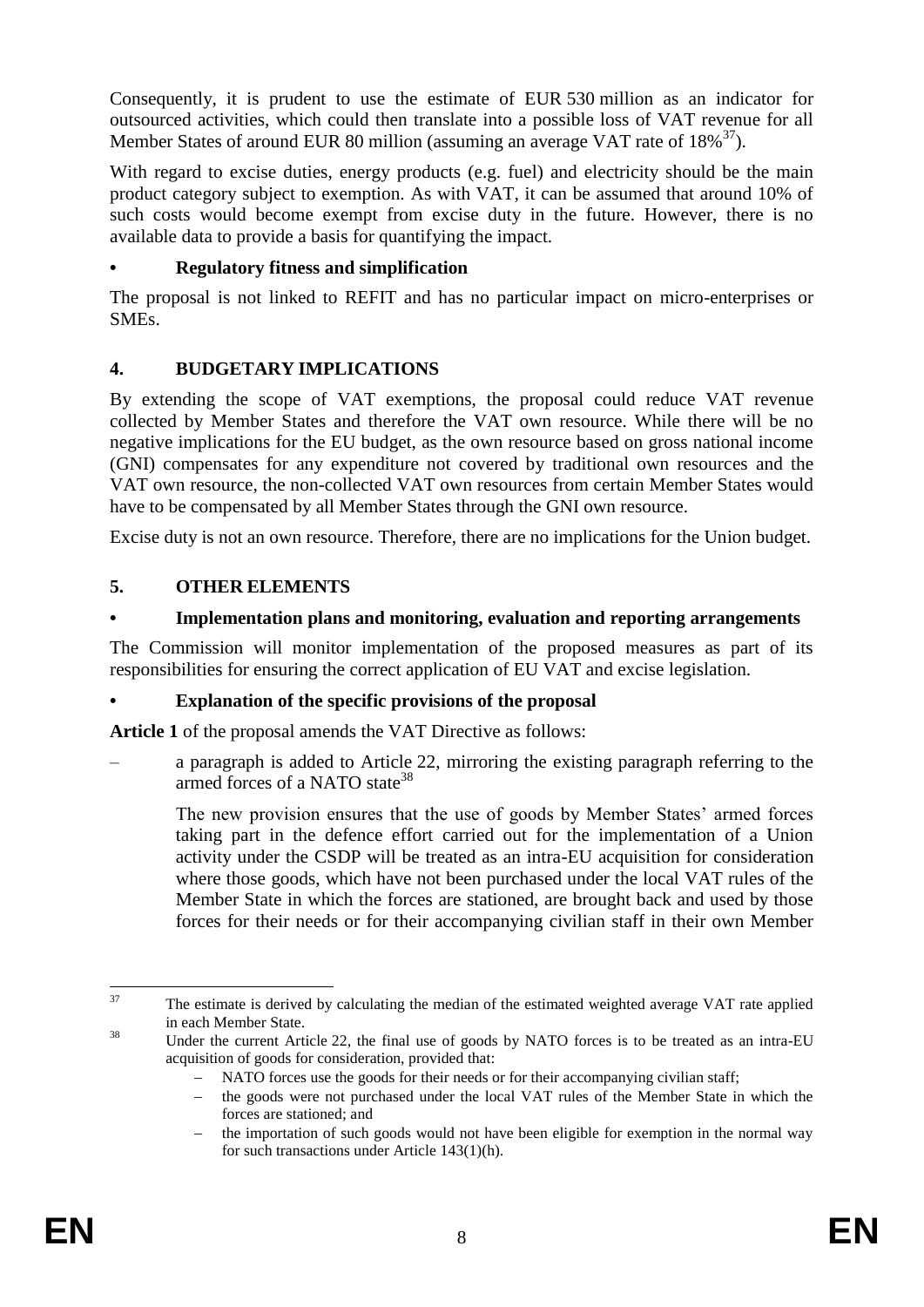State. This provision applies where importation of the goods would not have been eligible for exemption under Article 143(1)(ga);

– point (ga) is added to Article 143(1), mirroring the exemption in point (h) for the importation of goods by NATO members<sup>39</sup>

The new provision introduces a VAT exemption for the importation of goods into Member States by the armed forces of other Member States taking part in a defence effort carried out for the implementation of a Union activity under the CSDP, where the goods are for the use of those forces or accompanying civilian staff or for supplying their messes or canteens; and

– points (ba) and (bb) are added to Article 151(1), mirroring the exemption in points (c) and (d) for the NATO defence effort $40$ 

The exemption in Article 151(1)(ba) covers supplies of goods or services within a Member State, intended for use by the armed forces of other Member States or the accompanying civilian staff, or for supplying their messes or canteens, where such forces are taking part in a defence effort carried out for the implementation of a Union activity under the CSDP.

The exemption in Article  $151(1)(bb)$  relates to supplies of goods or services to another Member State, intended for the armed forces of any Member State, other than the Member State of destination, for the use of those forces or accompanying civilian staff, or for supplying their messes or canteens, where such forces are taking part in a defence effort carried out for the implementation of a Union activity under the CSDP.

Like the exemption for NATO defence effort, the exemption therefore does not cover domestic supplies to Member States' own military forces of goods such as spare parts for military equipment or services such as repair and transport services; and

**Article 2** introduces an excise-duty exemption for defence effort carried out for the implementation of a Union activity under the CSDP  $41$ . The exemption will cover supplies of

those forces are taking part in the common defence effort.

- the supply is within or to a Member State that is a party to the NATO Treaty;
- it is intended for the armed forces or accompanying civilian staff, or for supplying their messes or canteens, of a NATO member. While the forces can be from a third country, the forces of the Member State where the supply takes place cannot benefit from the exemption; and
- those armed forces are taking part in the common defence effort. For the forces to be eligible for exemption, their presence must therefore be related to activities linked to the objectives set out in the North Atlantic Treaty. If it is just based on a bilateral agreement and the forces are not taking part in the common defence effort, no exemption can be granted.

The exemption for supplies would apply no matter whether the armed NATO forces are stationed, visiting or simply passing through a Member State other than their own.

<sup>41</sup> The current Article 12(1)(c) allows for the excise-duty exemption of excise goods delivered to the armed forces of any NATO member other than the Member State in which the excise duty is chargeable, for the use of those forces or accompanying civilian staff, or for supplying their messes or canteens. The provision covers both intra-EU movements and movements from third countries.

 $30^{\circ}$ The current Article  $143(1)(h)$  provides for a mandatory VAT exemption for the importation of goods into EU Member States that are also NATO members by the armed forces of other NATO members provided that:

the goods are for the use of the armed forces or accompanying civilian staff, or for supplying their messes or canteens; and

<sup>&</sup>lt;sup>40</sup> The current Article 151(1)(c) and (d) exempt supplies of goods or services to armed NATO forces or accompanying civilian staff, or for supplying their messes or canteens, provided that: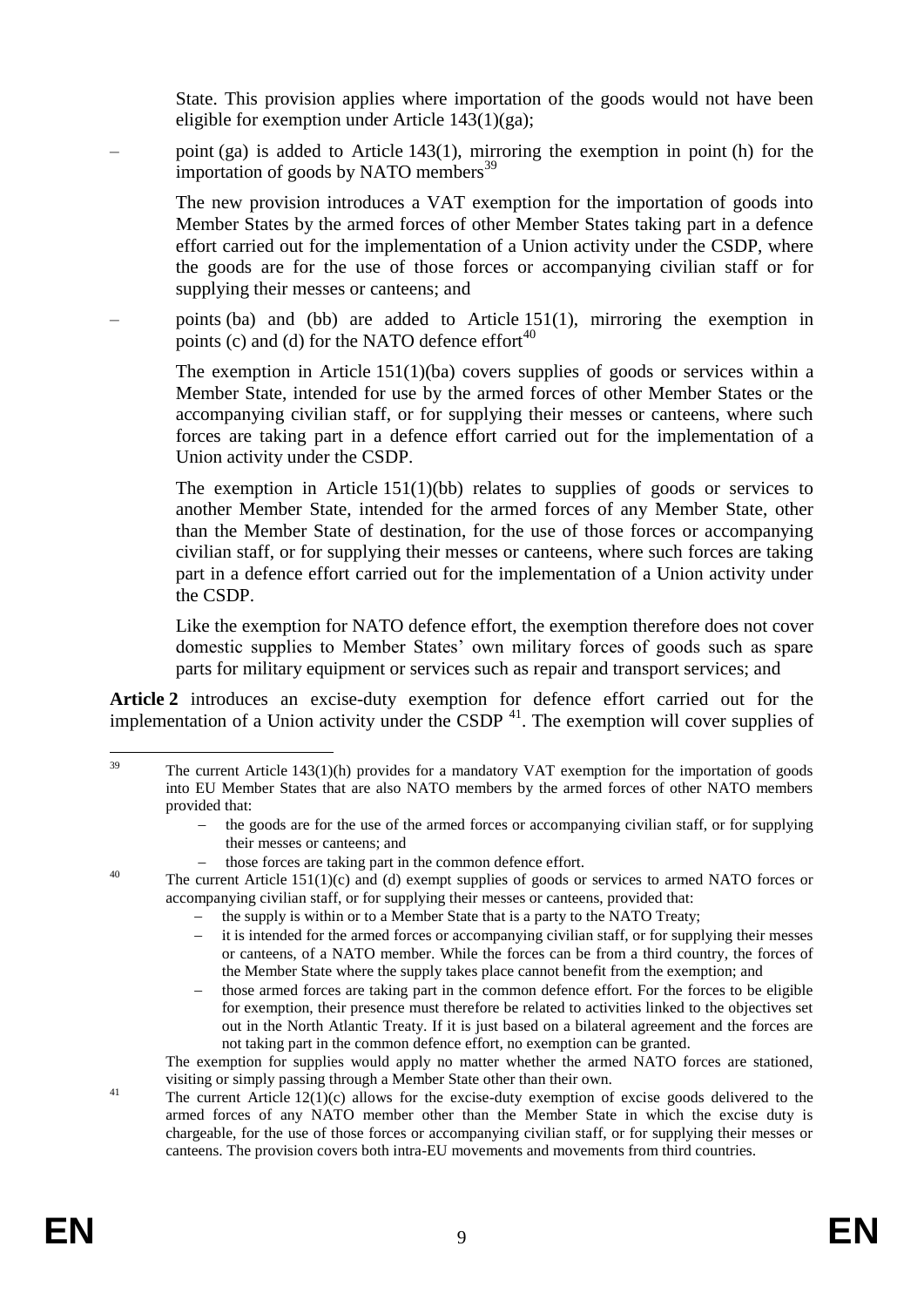excise goods to the armed forces of any Member State other than that in which the excise duty is chargeable, for the use of those forces or accompanying civilian staff, or for supplying their messes or canteens where such forces are taking part in a defence effort carried out for the implementation of a Union activity under the CSDP.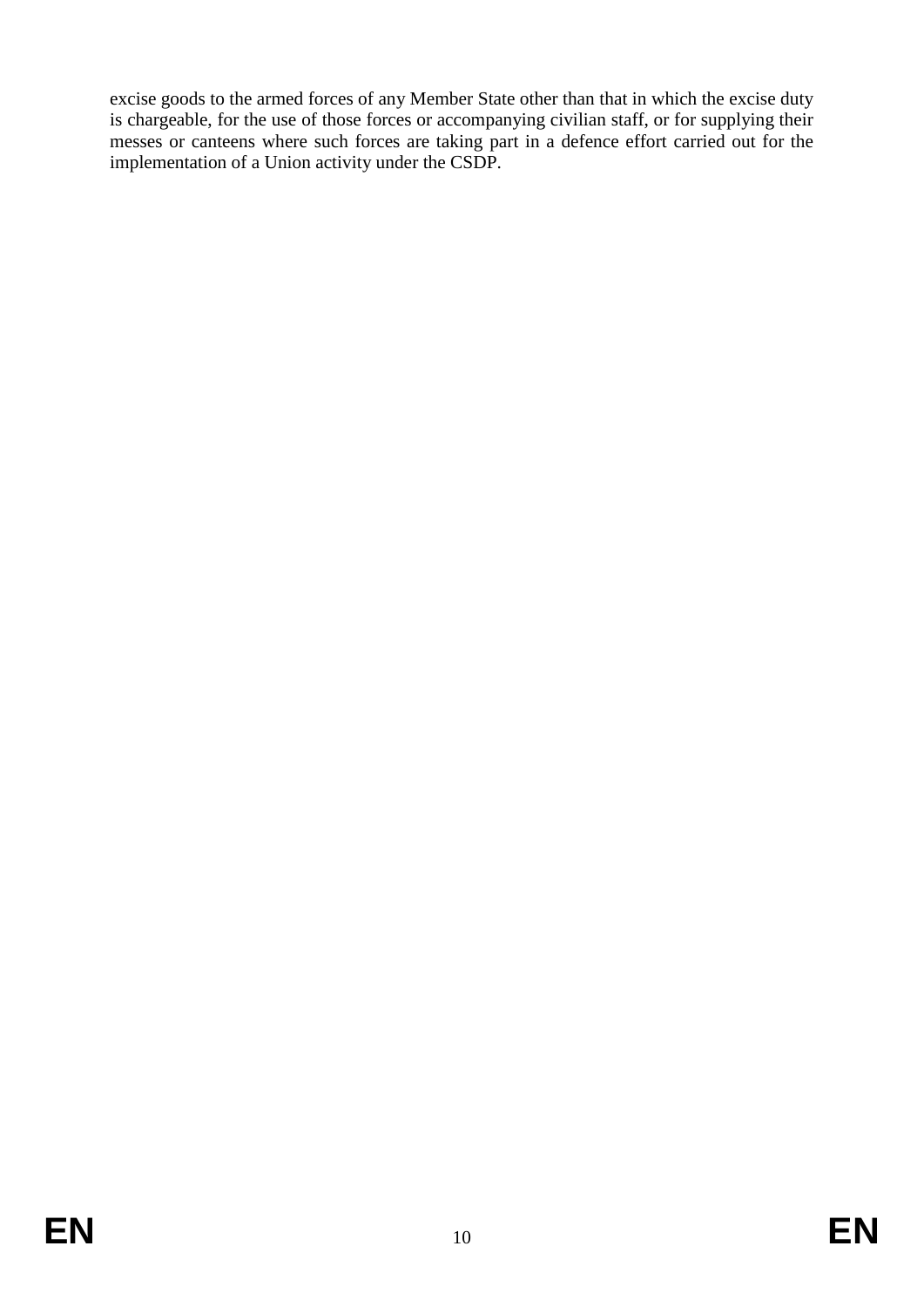#### 2019/0096 (CNS)

### Proposal for a

### **COUNCIL DIRECTIVE**

### **amending Directive 2006/112/EC on the common system of value added tax and Directive 2008/118/EC concerning the general arrangements for excise duty as regards defence effort within the Union framework**

### THE COUNCIL OF THE EUROPEAN UNION,

Having regard to the Treaty on the Functioning of the European Union, and in particular Article 113 thereof,

Having regard to the proposal from the European Commission,

After transmission of the draft legislative act to the national parliaments,

Having regard to the opinion of the European Parliament<sup>1</sup>,

Having regard to the opinion of the European Economic and Social Committee<sup>2</sup>,

Acting in accordance with a special legislative procedure,

Whereas:

- (1) Council Directive  $2006/112/EC^3$  provides, under certain conditions, an exemption from value added tax (VAT) for goods and services supplied to and goods imported by the armed forces of any State party to the North Atlantic Treaty when such forces are taking part in the common defence effort outside their own State.
- (2) Council Directive  $2008/118$ / $EC^4$  provides an exemption from excise duty for excise goods intended to be used by the armed forces of any State party to the North Atlantic Treaty other than the Member State within which the excise duty is chargeable, for the use of those forces, for the civilian staff accompanying them or for supplying their messes or canteens, subject to conditions and limitations laid down by the host Member State.
- (3) Such exemptions are not available where the armed forces of a Member State are taking part in activities under the common security and defence policy (CSDP) as set out in Chapter 2, Section 2 of Title V of the Treaty on the European Union (TEU). Priority should be given to the need to improve European capabilities in the field of defence and crisis management and to strengthen the Union security and defence. The High Representative of the Union for Foreign Affairs and Security Policy and the Commission in their Joint Communication of 28 March 2018 on the Activity Plan on

 $\mathbf{1}$  $\frac{1}{2}$  OJ C, , p. .

 $\frac{2}{3}$  OJ C, , p. .

<sup>3</sup> Council Directive 2006/112/EC of 28 November 2006 on the common system of value added tax (OJ L 347, 11.12.2006, p. 1).

<sup>&</sup>lt;sup>4</sup> Council Directive 2008/118/EC of 16 December 2008 concerning the general arrangements for excise duty and repealing Directive 92/12/EEC (OJ L 9, 14.1.2009, p. 12).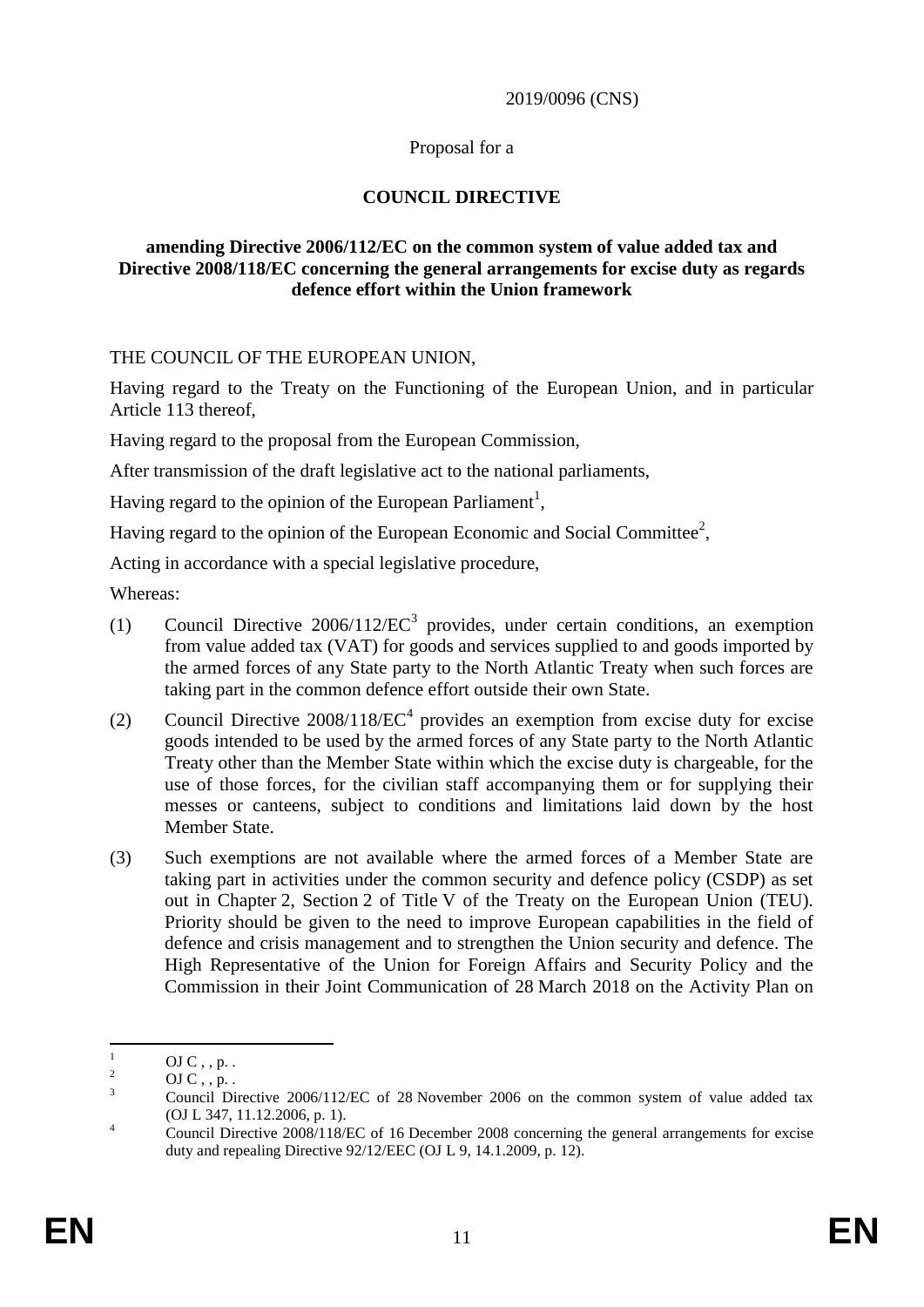Military Mobility<sup>5</sup> recognised the overall need for aligning the VAT treatment of defence efforts within the Union framework and the North Atlantic Treaty Organisation (NATO) umbrella.

- (4) Defence effort carried out for the implementation of a Union activity under the CSDP covers military missions and operations, activities of battlegroups, mutual assistance, permanent structured cooperation (PESCO) projects and activities of the European Defence Agency (EDA). It should however not cover activities under the solidarity clause established in Article 222 of the Treaty on the Functioning of the European Union or any other bilateral or multilateral activities between Member States that do not relate to defence effort carried out for the implementation of a Union activity under the CSDP.
- (5) An exemption from VAT should thus be introduced to cover the supply of goods or services intended either for the use by the armed forces of a Member State or by the civilian staff accompanying them, or for supplying their messes or canteens when such forces take part in a defence effort carried out for the implementation of a Union activity under the CSDP framework outside their Member State. Supplies of goods and services for the armed forces of the Member State in which those goods or services are supplied should be excluded from the VAT exemption.
- (6) An exemption from excise duty should also be introduced covering excise goods supplied for the use of the armed forces of any Member State other than that within which the excise duty is chargeable, when such forces take part in a defence effort carried out for the implementation of a Union activity under the CSDP outside their Member State.
- (7) In addition, it is necessary to provide for exemption from VAT where goods imported by the armed forces of a Member State are intended for the use of those forces or of accompanying civilian staff or for supplying their messes or canteens, when taking part in a defence effort carried out for the implementation of a Union activity under the CSDP outside their Member State.
- (8) Similarly to the exemption for NATO defence effort, the exemption for the defence effort carried out for the implementation of a Union activity under the CSDP should be limited in scope. Only expenses incurred in respect of tasks directly linked to a defence effort should be eligible for exemption. Tasks performed exclusively by civilian staff or performed exclusively by using civilian capabilities should not be covered by the exemption. Nor should the exemption cover items such as spare parts to military equipment or transport services that the armed forces of a Member State acquire for use within that Member State or extend to the construction of transport or communication and information systems infrastructures.
- (9) Since the objective of this Directive to align the VAT and excise duty treatment of defence efforts under the Union and NATO frameworks cannot be sufficiently achieved by the Member States but can be better achieved at Union level, the Union may adopt measures in accordance with the principle of subsidiarity as set out in Article 5 of the Treaty on the European Union. In accordance with the principle of proportionality as set out in that Article, this Directive does not go beyond what is necessary in order to achieve that objective.

 $\frac{1}{5}$ 

JOIN(2018) 5, of 28 March 2018.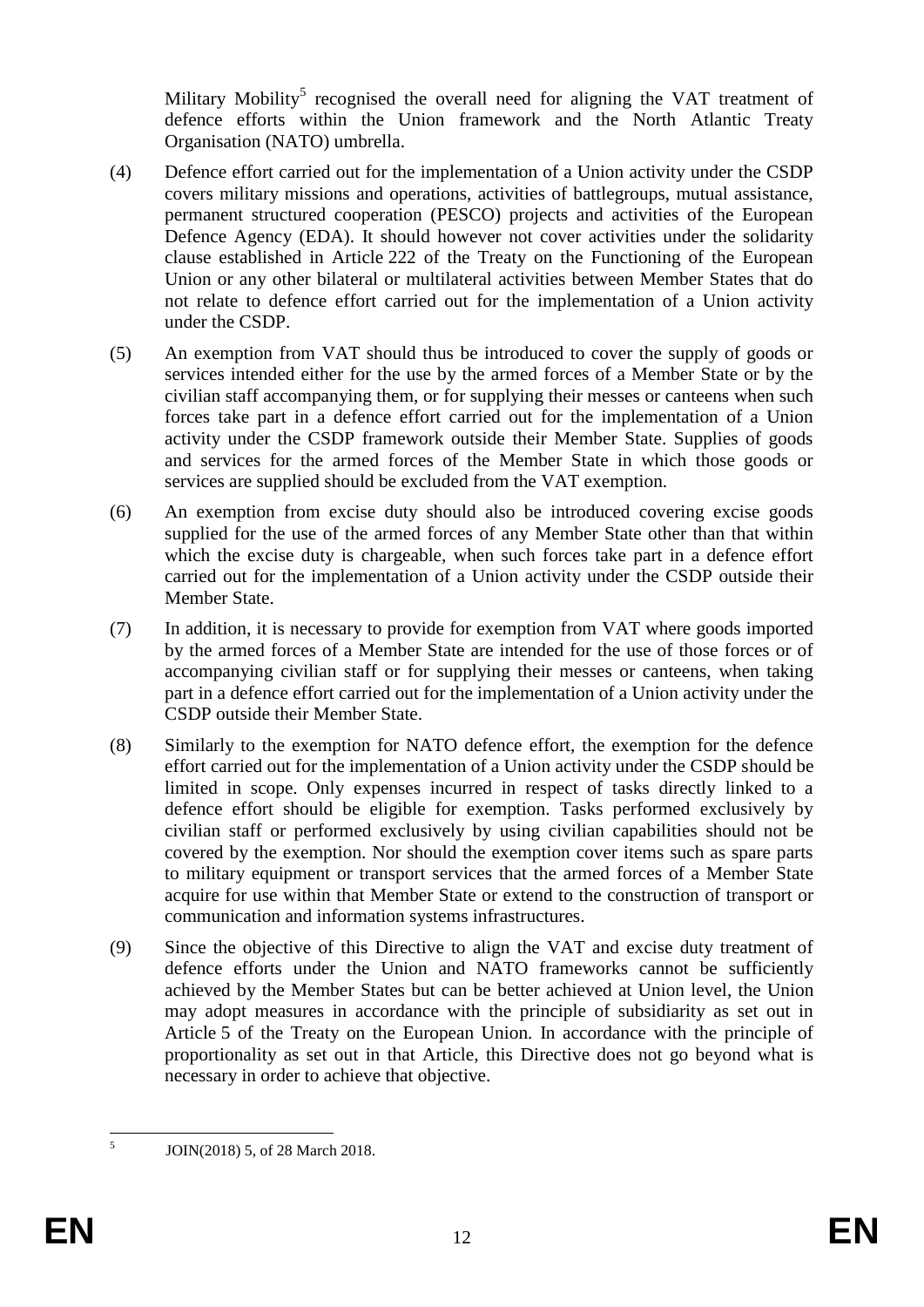- (10) In accordance with the Joint Political Declaration of 28 September 2011 of Member States and the Commission on explanatory documents<sup>6</sup> Member States have undertaken to accompany, in justified cases, the notification of their transposition measures with one or more documents explaining the relationship between the components of a directive and the corresponding parts of national transposition instruments. With regard to this Directive, the legislator considers the transmission of such documents to be justified.
- (11) Directives 2006/112/EC and 2008/118/EC should therefore be amended accordingly,

### HAS ADOPTED THIS DIRECTIVE:

### *Article 1*

### Amendments to Directive 2006/112/EC

Directive 2006/112/EC is amended as follows:

(1) in Article 22 the following first paragraph is inserted:

'The application by the armed forces of a Member State taking part in a defence effort carried out for the implementation of a Union activity under the common security and defence policy (CSDP), for their use or for the use of the civilian staff accompanying them, of goods which they have not purchased subject to the general rules governing taxation on the domestic market of a Member State shall be treated as an intra-Community acquisition of goods for consideration, where the importation of those goods would not be eligible for the exemption provided for in Article 143(1)(ga).';

- (2) in Article 143(1), the following point (ga) is inserted:
	- '(ga) the importation of goods into Member States by the armed forces of other Member States for the use of those forces or the civilian staff accompanying them or for supplying their messes or canteens when such forces take part in a defence effort carried out for the implementation of a Union activity under the CSDP;';
- (3) in Article 151(1), the following points (ba) and (bb) are inserted:
	- '(ba) the supply of goods or services within a Member State, intended either for the armed forces of other Member States for the use of those forces, or of the civilian staff accompanying them, or for supplying their messes or canteens when such forces take part in a defence effort carried out for the implementation of a Union activity under the CSDP;
	- (bb) the supply of goods or services to another Member State, intended for the armed forces of any Member State, other than the Member State of destination itself, for the use of those forces, or of the civilian staff accompanying them, or for supplying their messes or canteens when such forces take part in a defence effort carried out for the implementation of a Union activity under the CSDP;'.

1

<sup>6</sup> OJ C 369, 17.12.2011, p. 14.